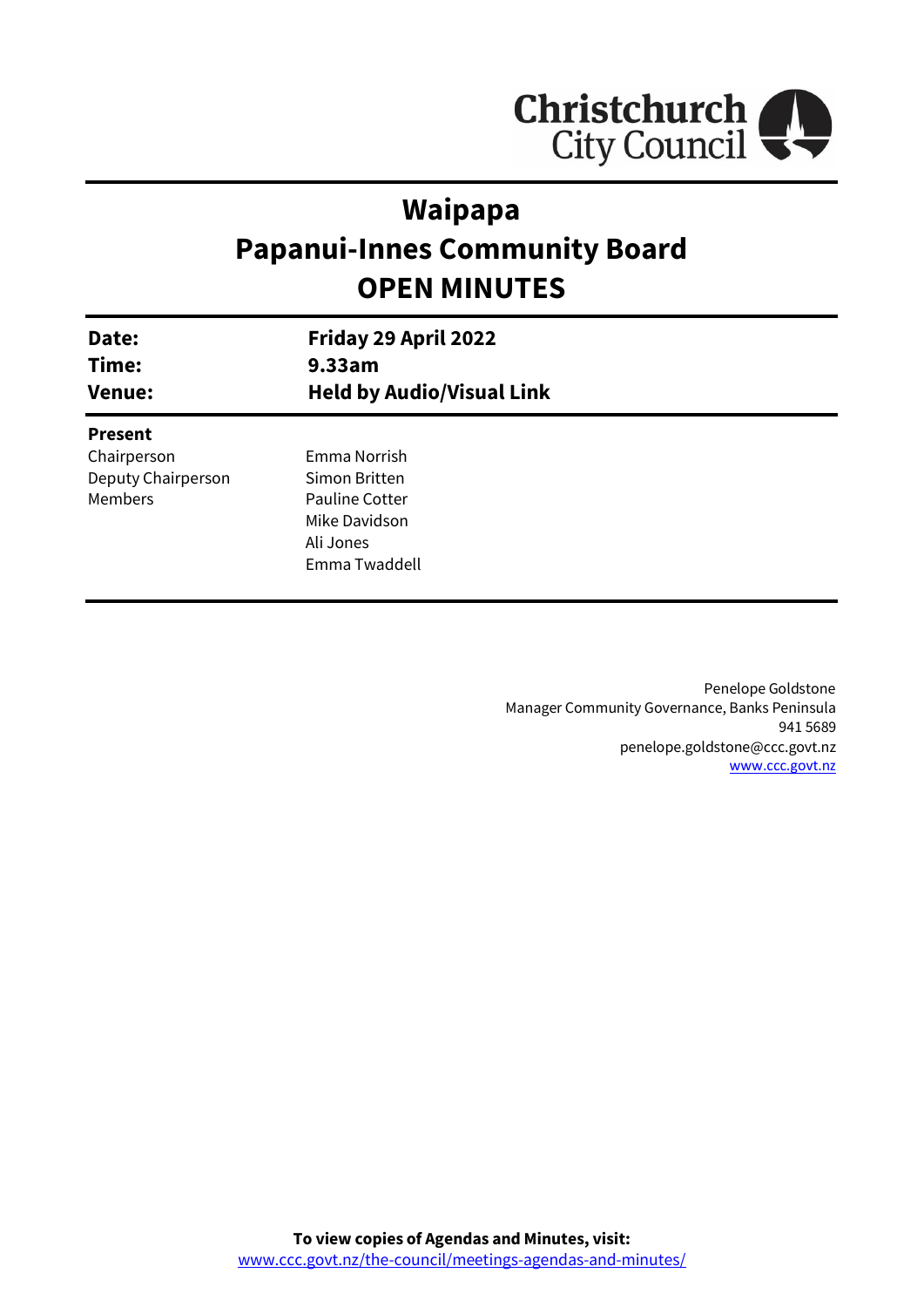

## **Part A Matters Requiring a Council Decision**

## **Part B Reports for Information**

## **Part C Decisions Under Delegation**

**Secretarial Note:** This meeting was held via audio/visual link on the Zoom platform due to New Zealand being at the orange setting of the Covid-19 Protection Framework (the Traffic Alert system) on the date the meeting was scheduled. These minutes provide a written summary of the meeting proceedings.

The Chairperson advised that the meeting was being publicly livestreamed and opened the meeting.

## **Karakia Tīmatanga**: Emma Norrish

The agenda was dealt with in the following order.

## **1. Apologies Ngā Whakapāha**

#### **Part C**

Pauline Cotter moved that apologies for early departure received from Mike Davidson and Simon Britten be accepted. The motion was seconded by Emma Norrish and when put to the meeting was carried unanimously.

**Secretarial Note:** The meeting finished in time that Simon Britten was able to remain for its entirety. As indicated below, Mike Davidson left the meeting after Item 8 was dealt with.

#### **Community Board Resolved PICB/2022/00027**

That the apologies for early departure received from Mike Davidson and Simon Britten be accepted.

Pauline Cotter/Emma Twaddell **Carried**

## **2. Declarations of Interest Ngā Whakapuaki Aronga**

#### **Part B**

There were no declarations of interest recorded.

## **3. Confirmation of Previous Minutes Te Whakaāe o te hui o mua**

#### **Part C**

The Chairperson asked members to confirm that the minutes of the previous Board meeting held on 18 March 2022 were a true and accurate record of the meeting. No issues concerning the accuracy of the minutes were raised. Pauline Cotter moved that the minutes be confirmed. The motion was seconded by Simon Britten and when put to the vote was carried unanimously.

## **Community Board Resolved PICB/2022/00028**

That the minutes of the Waipapa Papanui-Innes Community Board meeting held on Friday, 18 March 2022 be confirmed.

Pauline Cotter/Simon Britten **Carried**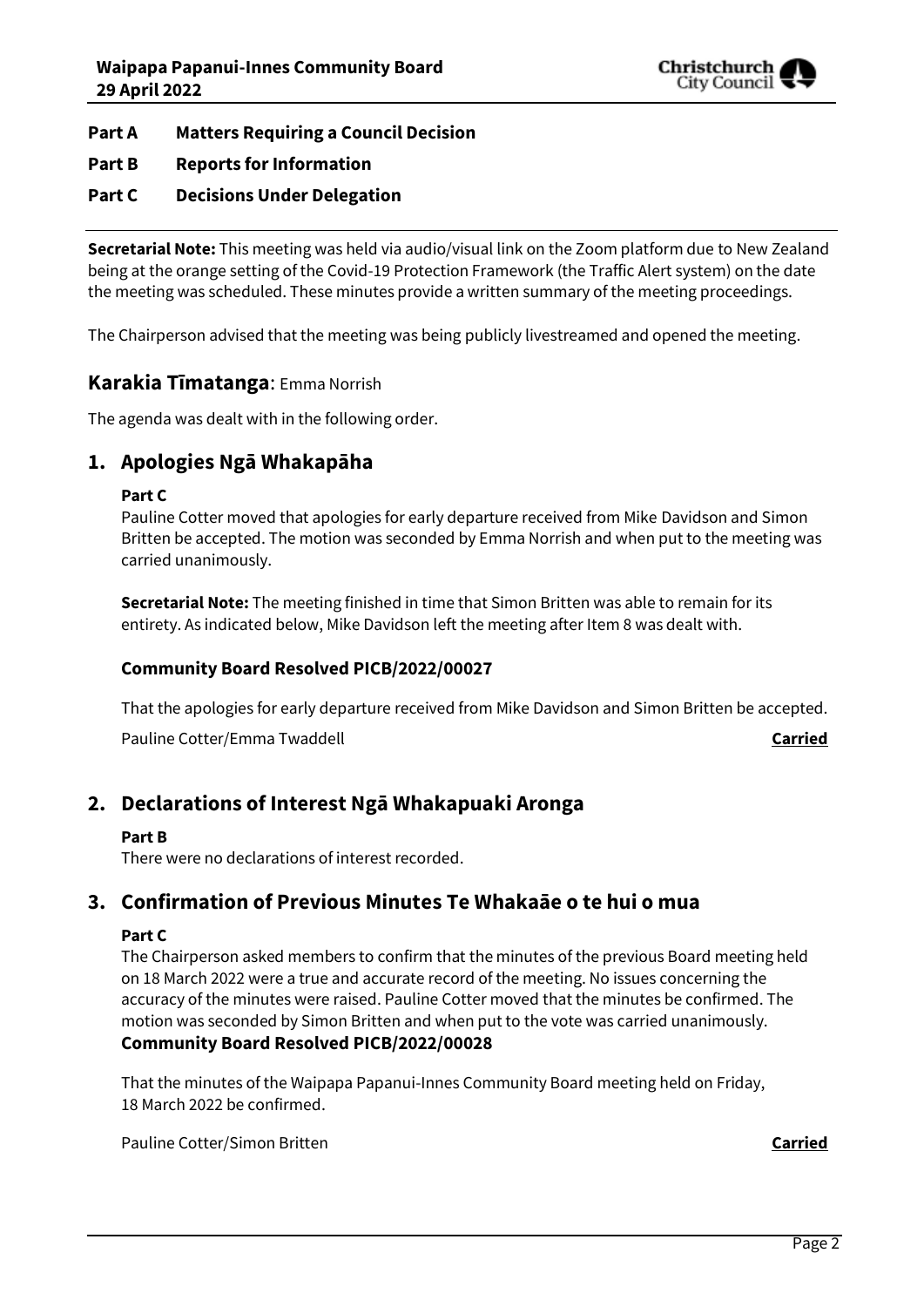

## **4. Public Forum Te Huinga Whānui**

## **Part B**

## **4.1 Delta Community Support Trust**

Mike Stanley spoke on behalf of the Delta Community Support Trust ('Delta') regarding their services, what pressures they have faced and changes they have made in the present climate, and what they envisage going forward.

Mr Stanley noted that he is the new General Manager at the Delta and highlighted what they do in the community:

- Delta has been around in the North Avon area for over 25 years.
- Three divisions: Evergreen Club, Community Development Services and Friendship Link.
- Evergreen Club programme for over 65 year olds: providing activities, outings, exercise classes, socialising, and support to ensure they are healthy and safe.
- Friendship Link to support young adults and adults with intellectual and physical disabilities.
- Community Development Services: food bank gone from around 1,300 to 3,200 food panels with a growing need; Delta Inn for people to come in have a meal for a nominal charge on Fridays, to build community and receive advice if they wish on budgeting, etc.
- Refugee support: playgroup for young mothers, and other forms of support (seeking refugees' input what support is most useful).
- Breaking down social isolation, promoting inclusion, and building sense of community.

The Chairperson thanked Mr Stanley for his presentation.

## **4.2 Jennifer Dalziel – 10 Shirley Road / Public Toilets**

Jennifer Dalziel spoke regarding the proposal for toilets at 10 Shirley Road, and her concern that there is a history of things being put at 10 Shirley Road, thought to be good ideas, but becoming detrimental to the site, e.g. ping pong table and wayfinder trail signboard, which both, she suggested, detract from the site.

Ms Dalziel had audited the public toilets in the area to demonstrate the issue for proposing toilets for 10 Shirley Road, visiting the MacFarlane Park toilets, St Albans Park toilets, and the MacFarlane Park Community Gardens toilets on Jebson Street. Running through the attached photos, she highlighted issues of graffiti, litter, vandalism, and maintenance and signage deficiencies.

Ms Dalziel noted her fellow resident, Don Gould, also undertook a night visit and observed that most of the toilets were not locked, and none of the lights were working. Ms Dalziel noted that though the MacFarlane Park Community Gardens toilets were the most pleasant, a leaking drinking fountain was noted there, and though some issues had been addressed through Snap, Send, Solve, the fix for the lights at St Albans Park resulted in the lights going constantly.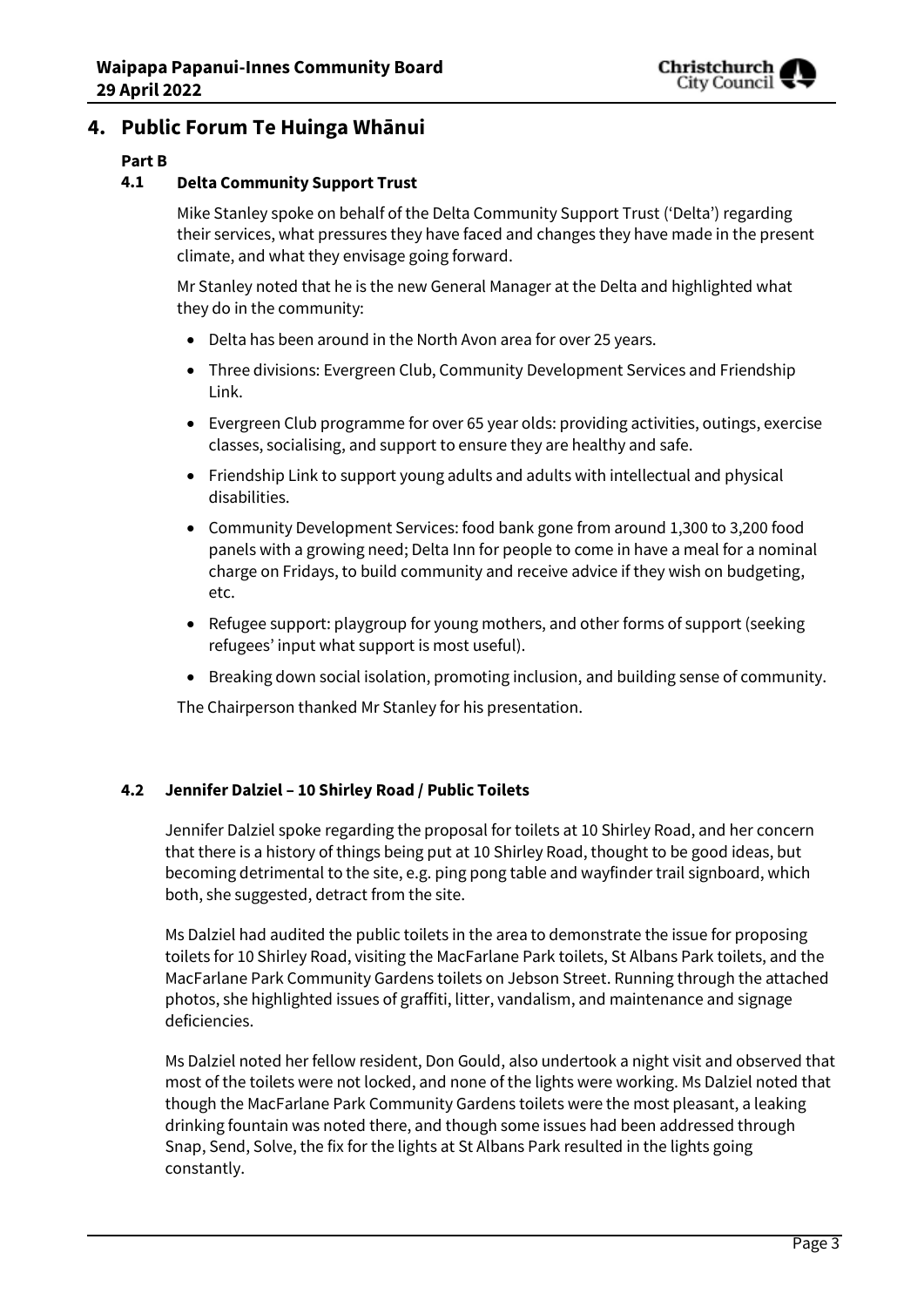

Ms Dalziel concluded her point that though it may seem a good idea to put a toilet on 10 Shirley Road, it invites the issues observed in her visit to the other toilets discussed, suggesting it may not be a good idea in the long run.

The Chairperson thanked Ms Dalziel for her presentation.

#### **Attachments**

A Jennifer Dalziel's Photos for Public Forum Presentation **[⇨](../../../RedirectToInvalidFileName.aspx?FileName=PICB_20220429_MAT_7646.PDF#PAGE=3)</u>** 

## **5. Deputations by Appointment Ngā Huinga Whakaritenga**

#### **Part B**

There were no deputations by appointment.

## **6. Presentation of Petitions Ngā Pākikitanga**

#### **Part B**

There was no presentation of petitions.

## **7. Papanui-Innes Community Board Submissions Committee Minutes – 4 April 2022**

The Chairperson asked members to confirm that the minutes of the Submissions Committee meeting held on 4 April 2022 were a true and accurate record of the meeting. No issues concerning the accuracy of the minutes were raised. Simon Britten moved that the minutes be confirmed. The motion was seconded by Emma Norrish and when put to the vote was carried unanimously. **Community Board Resolved PICB/2022/00029**

That the Waipapa Papanui-Innes Community Board receives and confirms the Minutes from the Papanui-Innes Community Board Submissions Committee meeting held 4 April 2022.

Simon Britten/Emma Norrish **Carried**

## **8. Marshland Turners Safety Improvements**

#### **Board Consideration**

The Board took the report as read, and the Traffic Engineer addressed questions on the report from the Board:

- The report came about from the speed limit reduction where staff were asked to investigate further interventions for intersection improvements. This follows on from Ouruhia School and community feedback from that project highlighting near misses and people feeling uneasy turning right.
- There was not funding at the time to investigate, but there is now fortunately funding to address safety improvements.
- The question of whether to have yellow lines on both sides of the road, to have certainty of that space on the west side of the road, was asked. The Traffic Engineer's advice was that there have been no issues identified with vehicles parking there. The Board accepted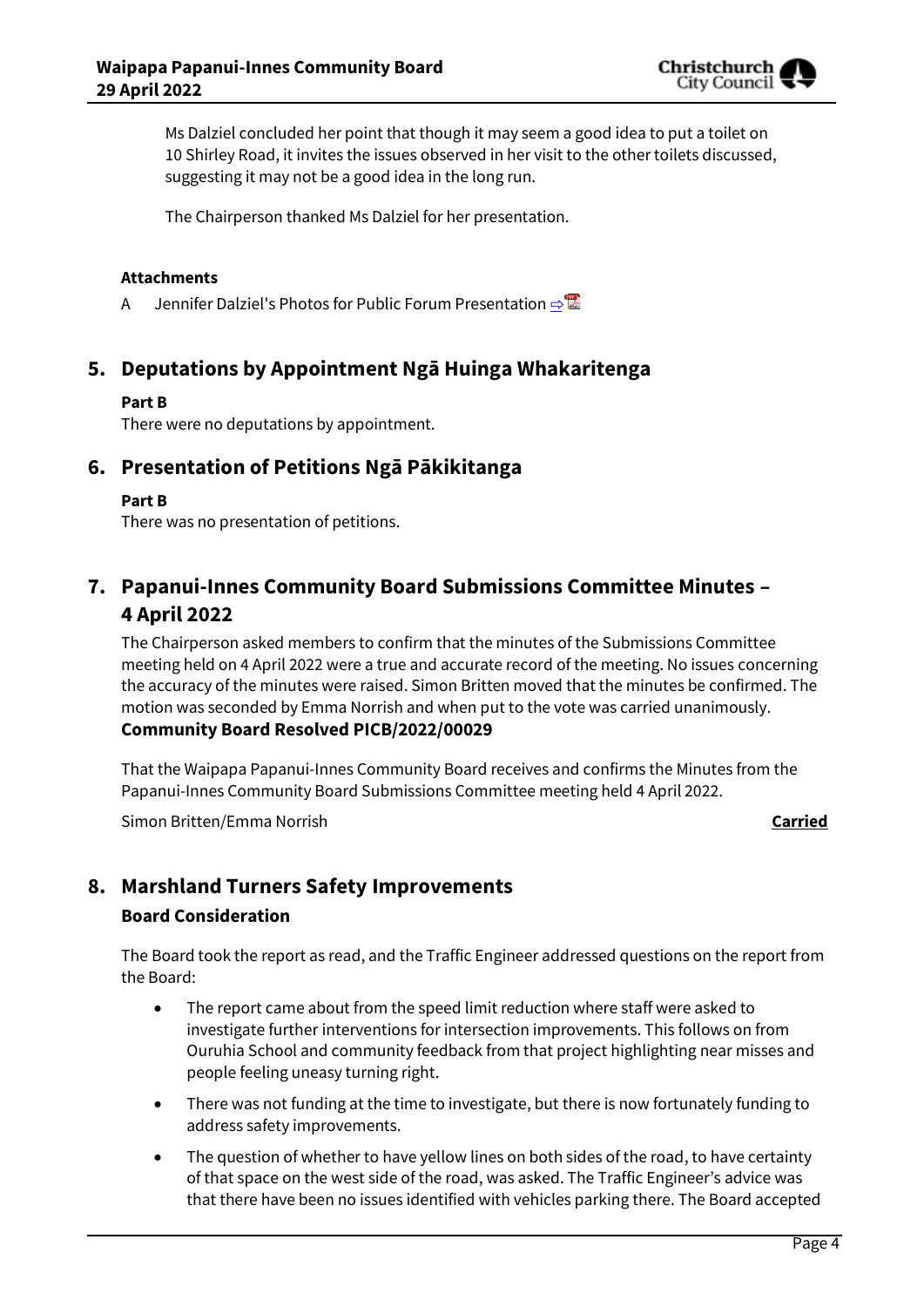that advice on the basis of noting that staff will monitor the point of any parking on the western side and come back to the Board if necessary to add relevant restrictions.

 It was clarified that the risk rating/safety improvement was assessed in terms of Marshland Road as an entire corridor, rather in terms of the specific isolated intersection.

On the basis of adding a further note that staff will monitor parking on the west side of Marshland Road opposite the intersection with Turners Road, Pauline Cotter moved that the officer recommendations be adopted. The motion was seconded by Mike Davidson and when put to the meeting was carried unanimously.

## **Officer Recommendations Ngā Tūtohu**

That the Waipapa Papanui-Innes Community Board:

- 1. Approves the Right Turn Bay scheme design for the section of Marshland Road and Turners Road as shown on **Attachment A** including all road markings, signage, kerb alignment and road surface treatments.
- 2. Approves, pursuant to Clause 7 of the Christchurch City Council Traffic and Parking Bylaw 2017, that the stopping of vehicles be prohibited at any time on the east side of Marshland Road commencing at its intersection with Turners and extending in a northerly direction for a distance of 48 metres.
- 3. Approves, pursuant to Clause 7 of the Christchurch City Council Traffic and Parking Bylaw 2017, that the stopping of vehicles be prohibited at any time on the east side of Marshland Road commencing at its intersection with Turners Road and extending in a southerly direction for a distance of 26 metres.
- 4. Approves, pursuant to Clause 7 of the Christchurch City Council Traffic and Parking Bylaw 2017, that the stopping of vehicles be prohibited at any time on the north side of Turners Road commencing at its intersection with Marshland Road and extending in a north easterly direction for a distance of 36 metres.
- 5. Approves, pursuant to Clause 7 of the Christchurch City Council Traffic and Parking Bylaw 2017, that the stopping of vehicles be prohibited at any time on the south side of Turners Road commencing at its intersection with Marshland Road and extending in a north easterly direction for a distance of 12 metres.
- 6. Revokes any previous resolutions pertaining to traffic controls made pursuant to any bylaw to the extent that they are in conflict with the traffic controls described in resolutions 1-5 above.
- 7. Approves that these resolutions take effect when there is evidence that the road marking restrictions described in the staff report are in place (or removed in the case of revocations).

## **Community Board Resolved PICB/2022/00030**

#### **Part C**

That the Waipapa Papanui-Innes Community Board:

- 1. Approves the Right Turn Bay scheme design for the section of Marshland Road and Turners Road as shown on **Attachment A** to the report including all road markings, signage, kerb alignment and road surface treatments.
- 2. Approves, pursuant to Clause 7 of the Christchurch City Council Traffic and Parking Bylaw 2017, that the stopping of vehicles be prohibited at any time on the east side of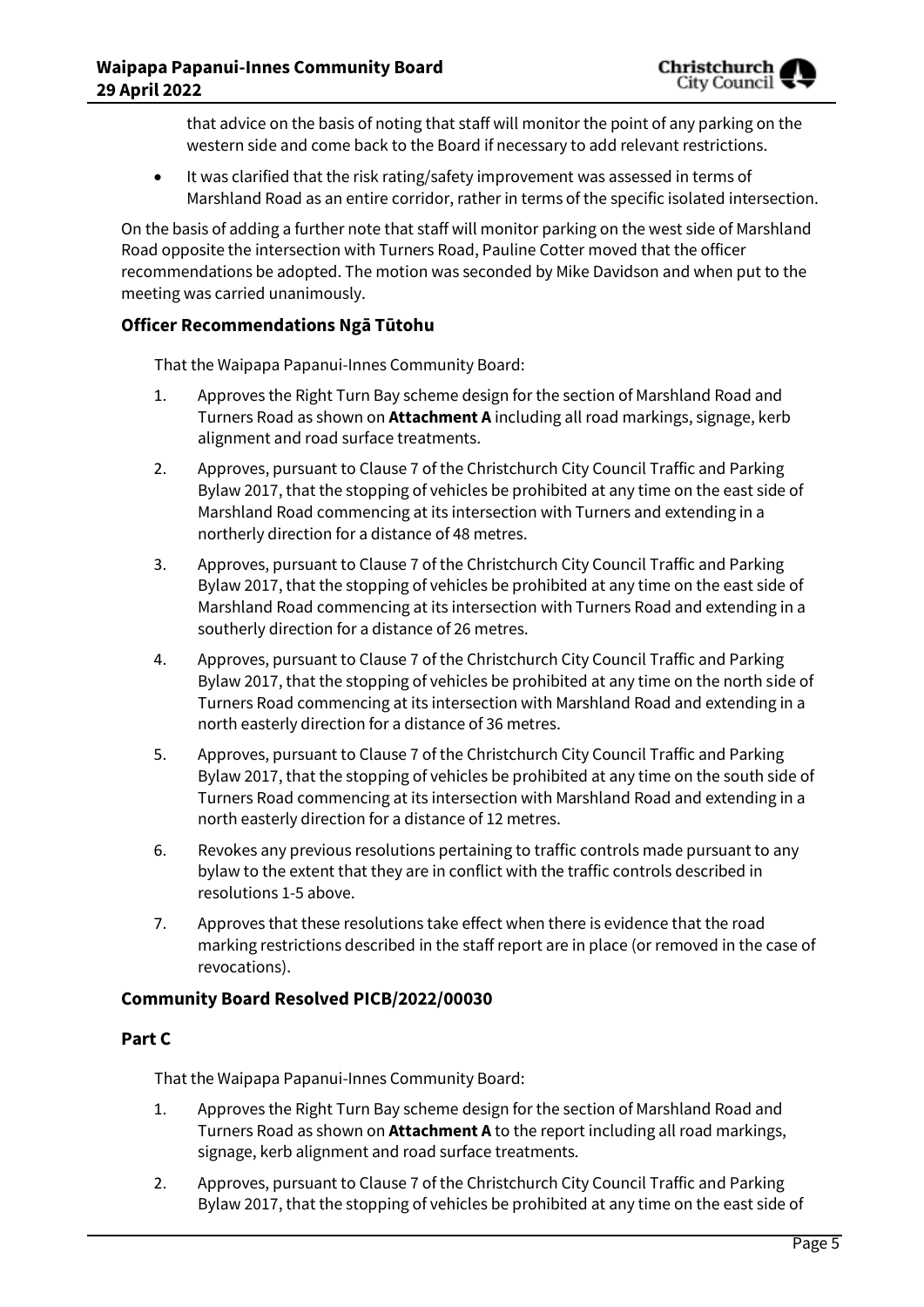

Marshland Road commencing at its intersection with Turners and extending in a northerly direction for a distance of 48 metres.

- 3. Approves, pursuant to Clause 7 of the Christchurch City Council Traffic and Parking Bylaw 2017, that the stopping of vehicles be prohibited at any time on the east side of Marshland Road commencing at its intersection with Turners Road and extending in a southerly direction for a distance of 26 metres.
- 4. Approves, pursuant to Clause 7 of the Christchurch City Council Traffic and Parking Bylaw 2017, that the stopping of vehicles be prohibited at any time on the north side of Turners Road commencing at its intersection with Marshland Road and extending in a north easterly direction for a distance of 36 metres.
- 5. Approves, pursuant to Clause 7 of the Christchurch City Council Traffic and Parking Bylaw 2017, that the stopping of vehicles be prohibited at any time on the south side of Turners Road commencing at its intersection with Marshland Road and extending in a north easterly direction for a distance of 12 metres.
- 6. Revokes any previous resolutions pertaining to traffic controls made pursuant to any bylaw to the extent that they are in conflict with the traffic controls described in resolutions 1-5 above.
- 7. Approves that these resolutions take effect when there is evidence that the road marking restrictions described in the staff report are in place (or removed in the case of revocations).
- 8. Notes that staff will monitor parking on the west side of Marshland Road opposite the intersection with Turners Road.

Pauline Cotter/Mike Davidson **Carried**

Mike Davidson left the meeting at 10.10am at the conclusion of Item 8.

## **9. Proposed Road Names - 20 Mills Road Board Consideration**

The Board took the report on the Proposed Road Names at 20 Mills Road, Marshland, as read.

The Manager Resource Consents briefly explained the road naming relating to Polish settlers, and addressed a question whether there would be a plaque to recognise the names and their history, advising that there would not, as not typical, but pointing to the database of the history associated with road names maintained by the libraries, which is due to be updated.

Pauline Cotter moved that the officer recommendations be adopted. The motion was seconded by Ali Jones and when put to the meeting was carried unanimously.

## **Community Board Resolved PICB/2022/00031 (Original Officer recommendations accepted without change)**

## **Part C**

That the Waipapa Papanui-Innes Community Board:

1. Approves the following new road and lane names for 20 Mills Road, (RMA/2022/330 - Oakbridge Stage 2).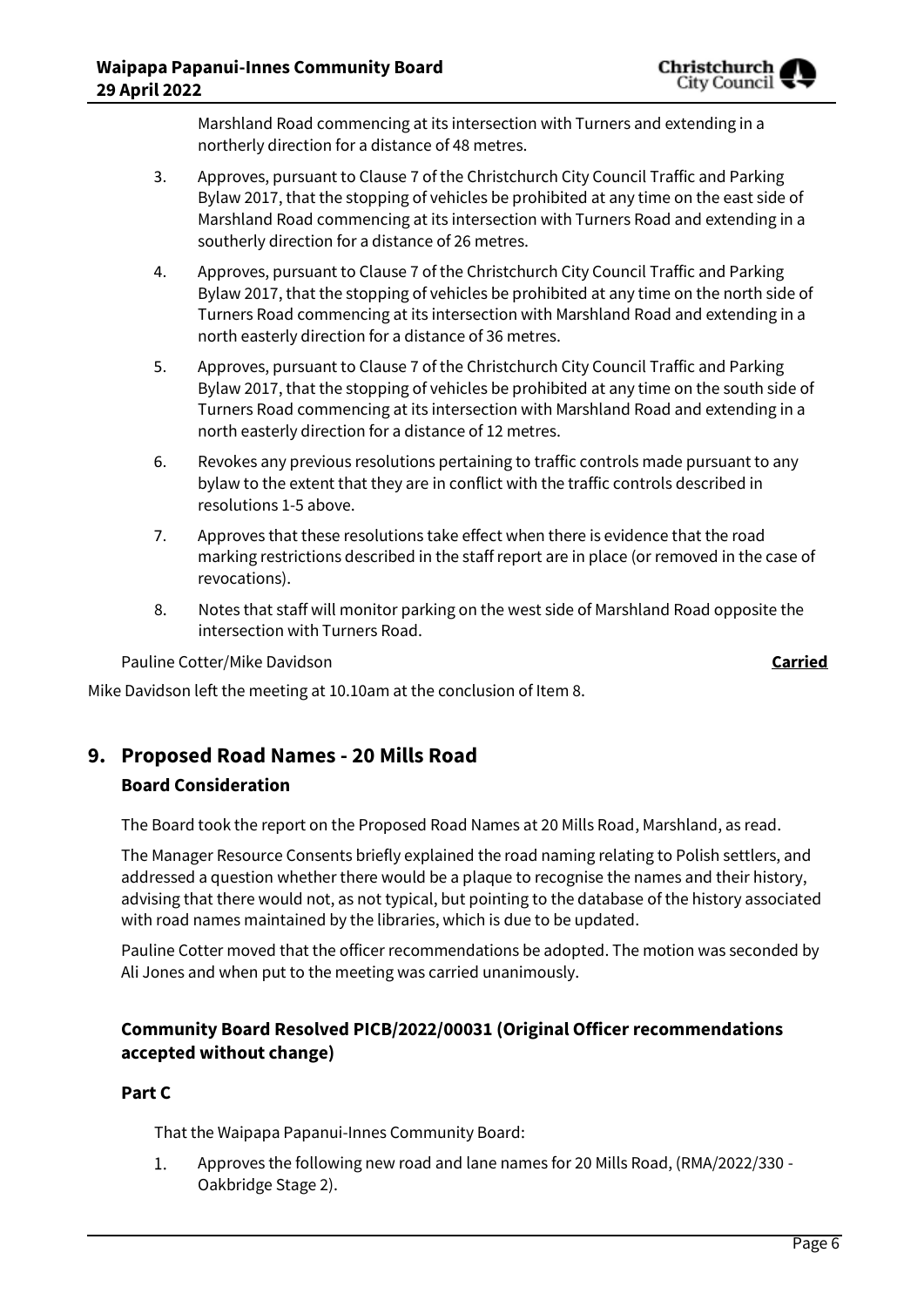

- Road 1 Cartvale Drive a.
- b. Lane 1 - Gingko Lane

Pauline Cotter/Ali Jones **Carried**

## **10. Waipapa Papanui-Innes Community Board Area Report - April 2022 Board Consideration**

The Board took the Area Report as read.

The Community Development Advisors for the Board area were available for questions, and advised that the Sheldon Park toilets have been repaired with the work complete.

The Chairperson noted in relation to the Edible and Sustainable Garden Awards that three of those awards had been delivered in person by the Chairperson, Deputy and another Board member, at Belfast, MacFarlane Park, and the Packe Street Park and Community Garden.

It was noted that the St Albans Skate Jam was scheduled for 30 April, around the completion of the Skate Park.

Progress with addressing cleaning maintenance for Dudley Street in respect of the starling issue during roosting was acknowledged, noting a memo is to come from the Office of the Chief Executive on the issue.

A question was asked regarding the customer request tickets and if there was a facility for the transport tickets to be broken down further in light of transport issues in the area. The Chairperson asked staff to follow up, and also advise whether Covid-related circumstances explained the increased time for tickets.

Pauline Cotter moved that the Area Report be received and that the requests discussed as detailed below be resolved. The motion was seconded by Emma Norrish and when put to the meeting was carried unanimously.

## **Officer Recommendations Ngā Tūtohu**

That the Waipapa Papanui-Innes Community Board:

1. Receive the Waipapa Papanui-Innes Community Board Area Report for April 2022.

## **Community Board Resolved PICB/2022/00032**

## **Part B**

That the Waipapa Papanui-Innes Community Board:

1. Receive the Waipapa Papanui-Innes Community Board Area Report for April 2022.

Pauline Cotter/Emma Norrish **Carried**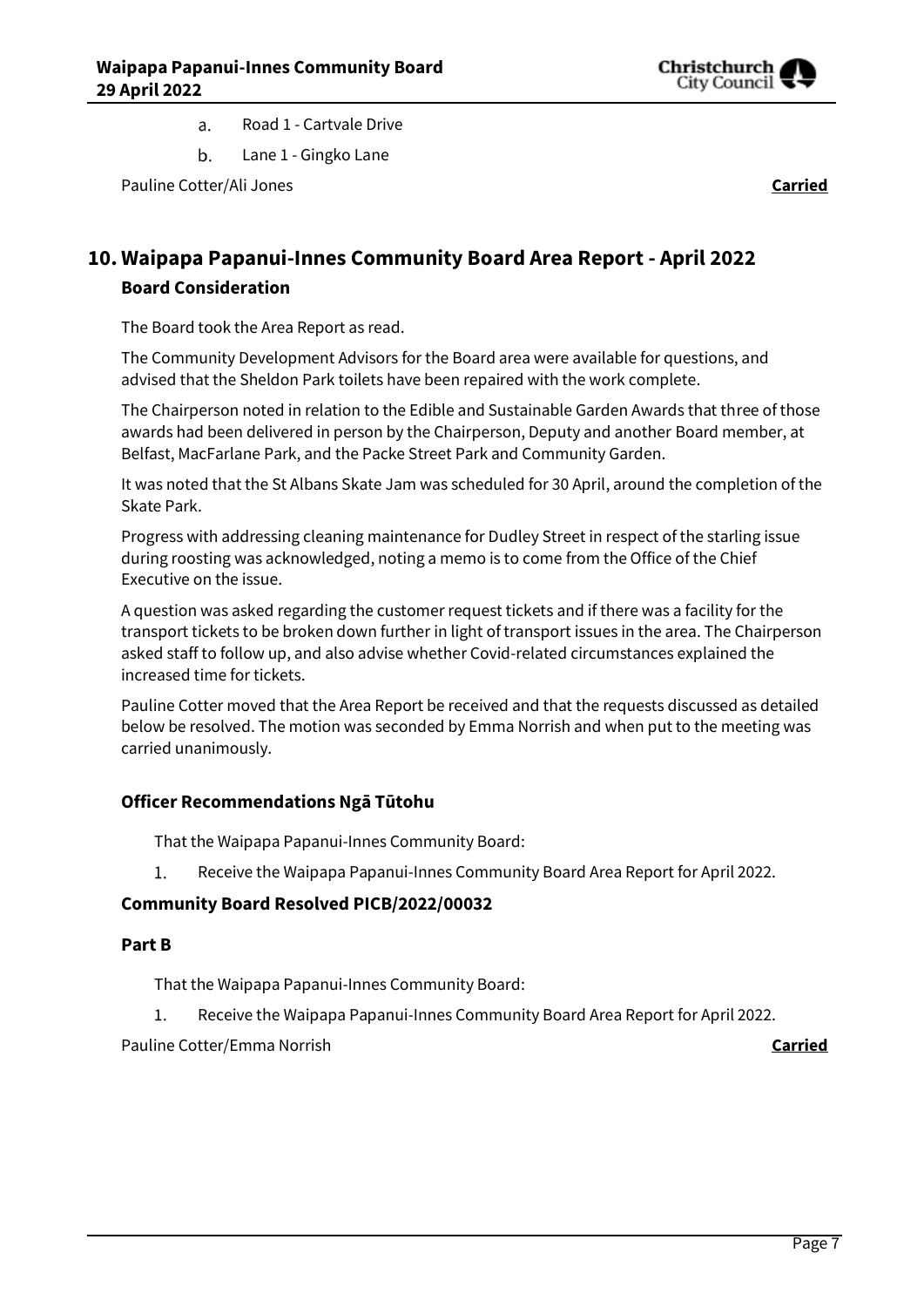

## **10.1 10 Shirley Road / Public Toilets Board Consideration cont.**

Staff noted that the Community Development Activator for the Shirley Village Project had engaged with Shirley Road Central regarding the activation of 10 Shirley Road and the youth audit. The Board requested that staff, including the Manager Parks Planning and Asset Management, also meet with Shirley Road Central on site at 10 Shirley Road to advance that engagement.

The Board referencing the public toilet audit undertaken by residents, Jennifer Dalziel and Don Gould, as detailed in Ms Dalziel's public forum presentation at the start of the meeting, requested that the issues highlighted with the public toilets in the ward (specifically at MacFarlane Park, St Albans Park, and the MacFarlane Park Community Gardens on Jebson Street) be addressed urgently, and information be provided on the standard level of service (maintenance schedule).

## **Community Board Resolved PICB/2022/00033**

- 2. Requests that staff meet with Shirley Road Central regarding 10 Shirley Road.
- 3. Requests that staff urgently address the maintenance of public toilets highlighted in the public forum presentation from Jennifer Dalziel in the ward, and provide information on the standard level of service of maintenance and signage (specifically lack of signage at St Albans Park).

Pauline Cotter/Emma Norrish **Carried**

## **10.2 Edgeware Road Flooding Board Consideration cont.**

Concern was expressed that there was not a timeframe around reporting on the Edgeware Road surface flooding going into winter, and the Board agreed this should be requested.

## **Community Board Resolved PICB/2022/00034**

4. Requests that staff provide the Board with a timeframe around reporting on Edgeware Road Flooding.

Pauline Cotter/Emma Norrish **Carried**

## **10.3 Northern Corridor Speed Board Consideration cont.**

Subsequent to a recent briefing to the Board referenced in the Area Report as the 'Update on DEMP and CNC' where Waka Kotahi provided average speed data collected from the Christchurch Northern Corridor (CNC), it was requested that there be follow up on the re-run of the data to provide median speeds to more fully inform the Board in this matter.

## **Community Board Resolved PICB/2022/00035**

5. Requests that staff follow up median speed data from Waka Kotahi regarding the Northern Corridor.

Pauline Cotter/Emma Norrish **Carried**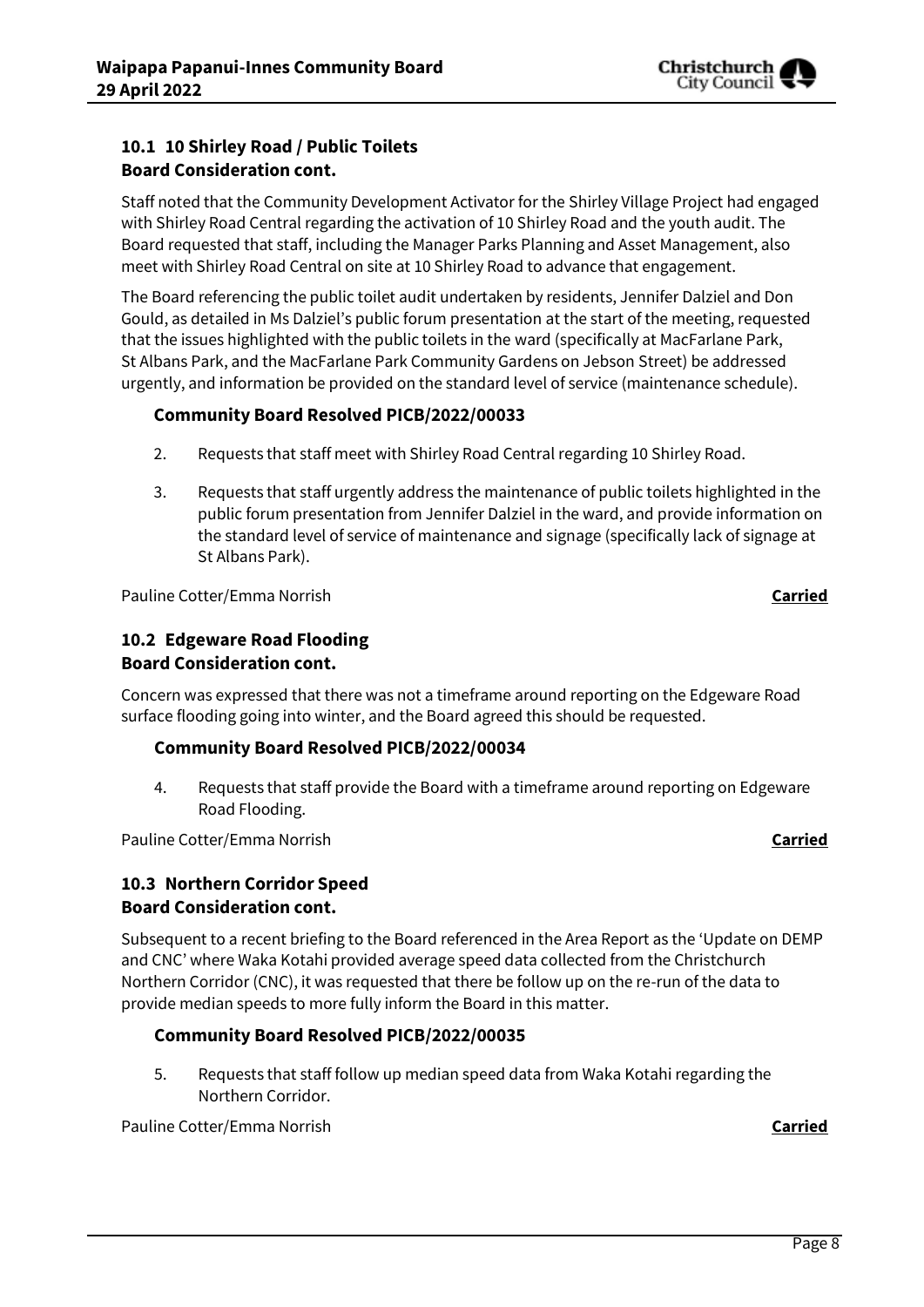

## **11. Elected Members' Information Exchange Te Whakawhiti Whakaaro o Te Kāhui Amorangi**

#### **Part B**

Board members exchanged information on the following matters of interest:

## **11.1 Westminster Street Demolition Site**

Noting a gum tree to be removed from 276/8 Westminster Street as part of the demolition works, a site visit with the Council Arborist was requested.

The need for community input for the site was also discussed, as was the possibility of not draining it, but rather naturalising it as a wetland. Bearing in mind the objective to open up the Park behind for CPTED reasons, it was requested that the Board receive information on what is planned for the site, with all these issues in mind.

## **11.2 Factory Road Traffic Issues**

Follow up was sought on communication with a resident around their concern with traffic volume, and size, frequency and speed of trucks, traversing Factory Road and shaking houses. There was also suggestion of damage to the road, such as potholing.

## **11.3 Courtenay Street**

Noted that Courtenay Street residents are looking for contact from the Council on what is happening with the street.

## **11.4 Springfield Road**

An accident/near miss was reported at the corner of Springfield Road and St Albans Road involving a person in a wheelchair, with suggestion that there are no safe crossing spots on Springfield Road.

A pedestrian refuge at that intersection was noted though. Also, it was observed that Springfield Road would not be a boundary issue with the neighbouring Board following the boundary adjustments subsequent to the upcoming election.

## **11.5 Cranford Street/Berwick Street Corner**

A safety concern for the corner was noted in terms of having the two lanes going into Cranford Street where it was suggested left turning cars generally end up half way over the second lane because of the lack of space for the intersection. It was queried what might be done for the issue, whether it be going down to a single lane as a suggestion.

The Board considered this matter could be brought up the next time there is a briefing on the DEMP.

#### **11.6 Innes Road Accident**

Reference was made to information sought in respect of an Innes Road accident. However, the Board noted the updated reporting in the media, which members could share between themselves; the Board thus saw no purpose from that reporting in pursuing the matter further. It was indicated that updated reporting in relation to the outcome of the matter was that it is going no further.